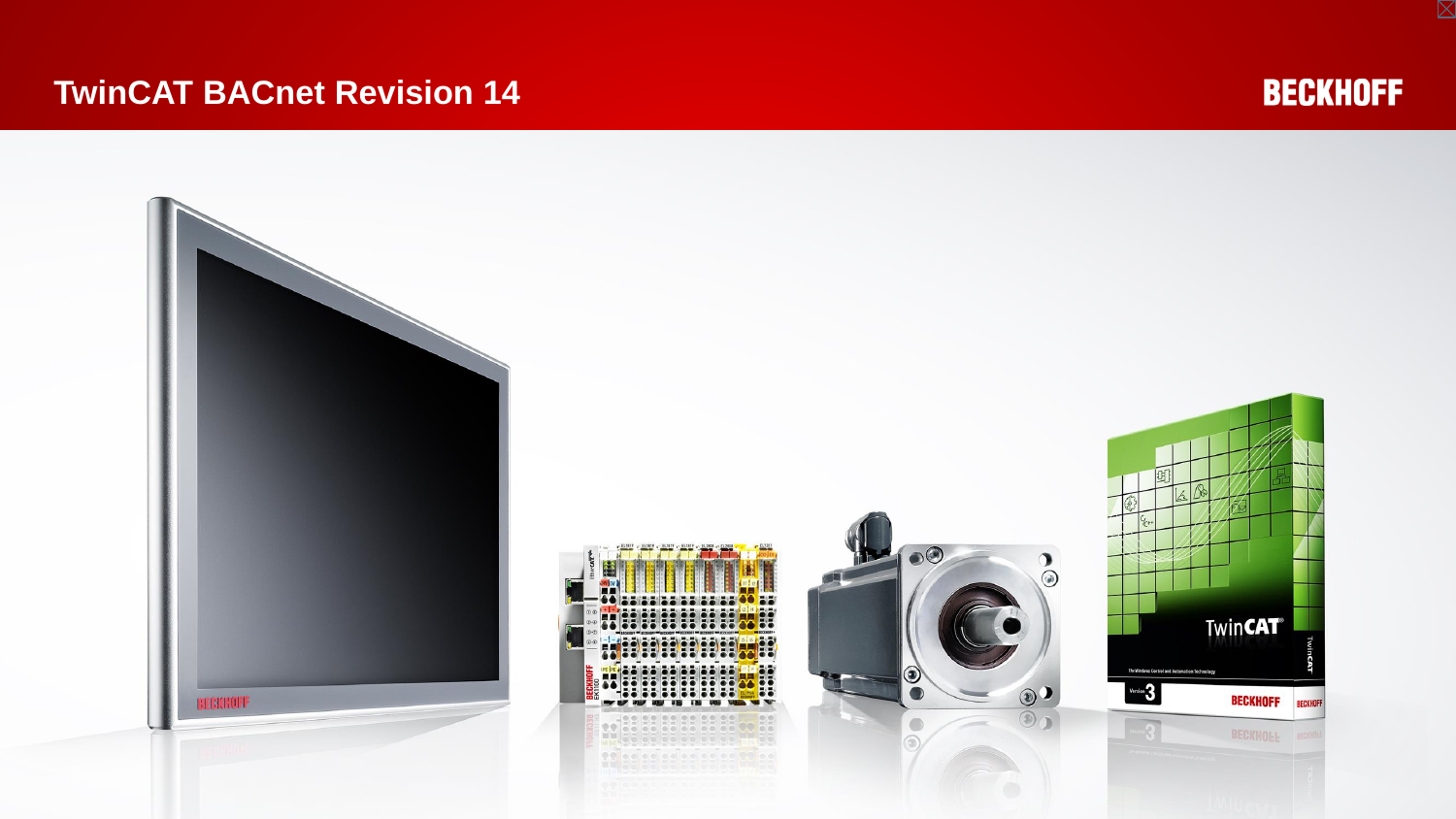

# Scalable from 400 to 5.000 BACnet objects per controller



HHHAAHHH

**THE SERVE** 

**PC Control** 

**RECKHOE**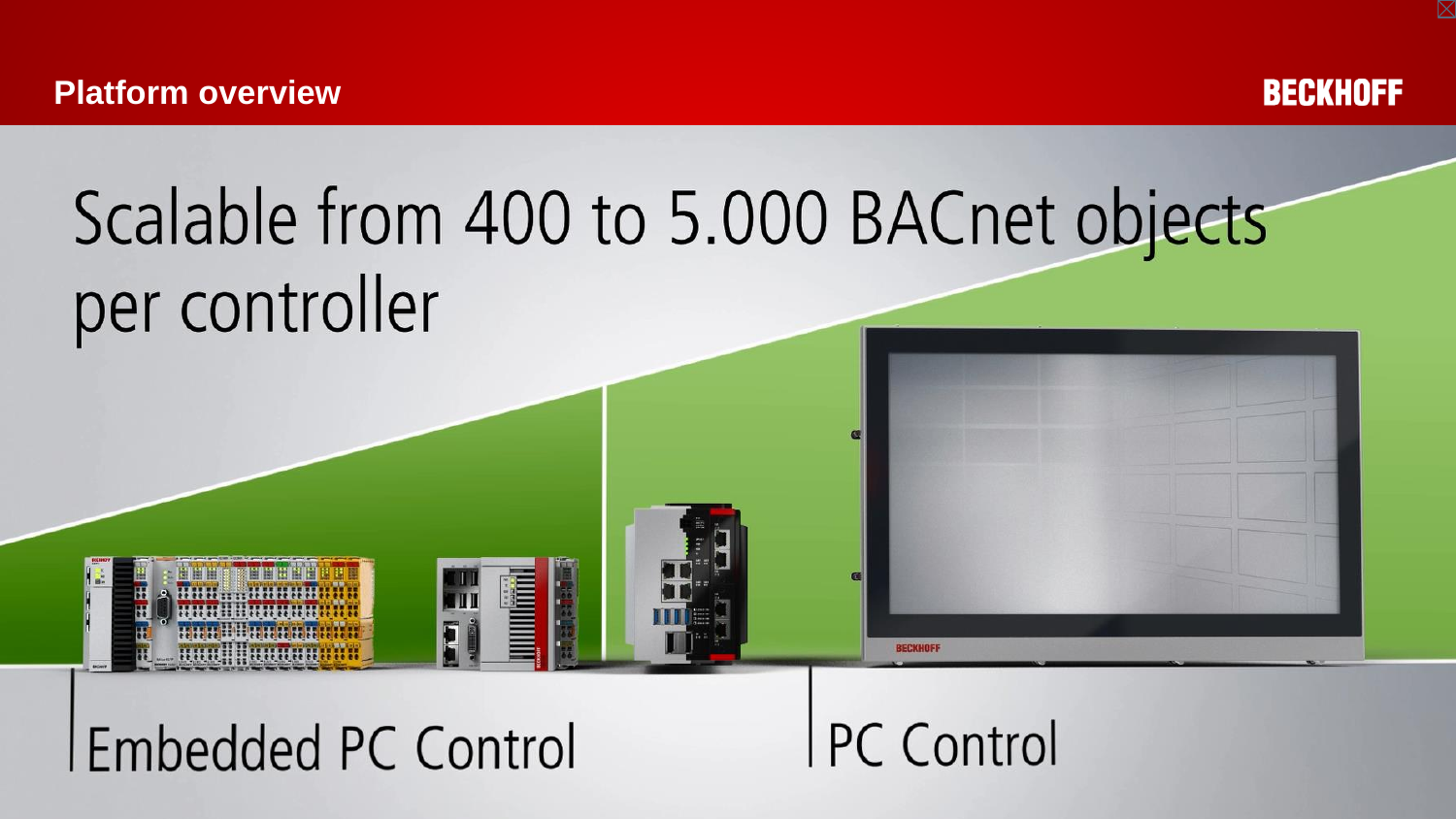## **BACnet scaling Controllers**



| <b>Controller</b>                | Suggested no. of BACnet objects* |
|----------------------------------|----------------------------------|
| CX8191                           | 750                              |
| CX9020                           | 750                              |
| CX5120                           | 2.000                            |
| CX5130                           | 3.000                            |
| CX5140                           | 5.000                            |
| CX5230                           | 3.000                            |
| CX5240                           | 5.000                            |
| C6015/C6017                      | 1.500                            |
| C6030/C6032 (Celeron / Core i-3) | 2.000                            |
| C6030/C6032 (Core i-5)           | 3.000                            |
| C6030/C6032 (Core i-7)           | 5.000                            |

\* The no. of suggested objects is the maximum of BACnet server and client objects including a typical PLC program. The total no. of BACnet objects shall not exceed a maximum of 5.000 per controller.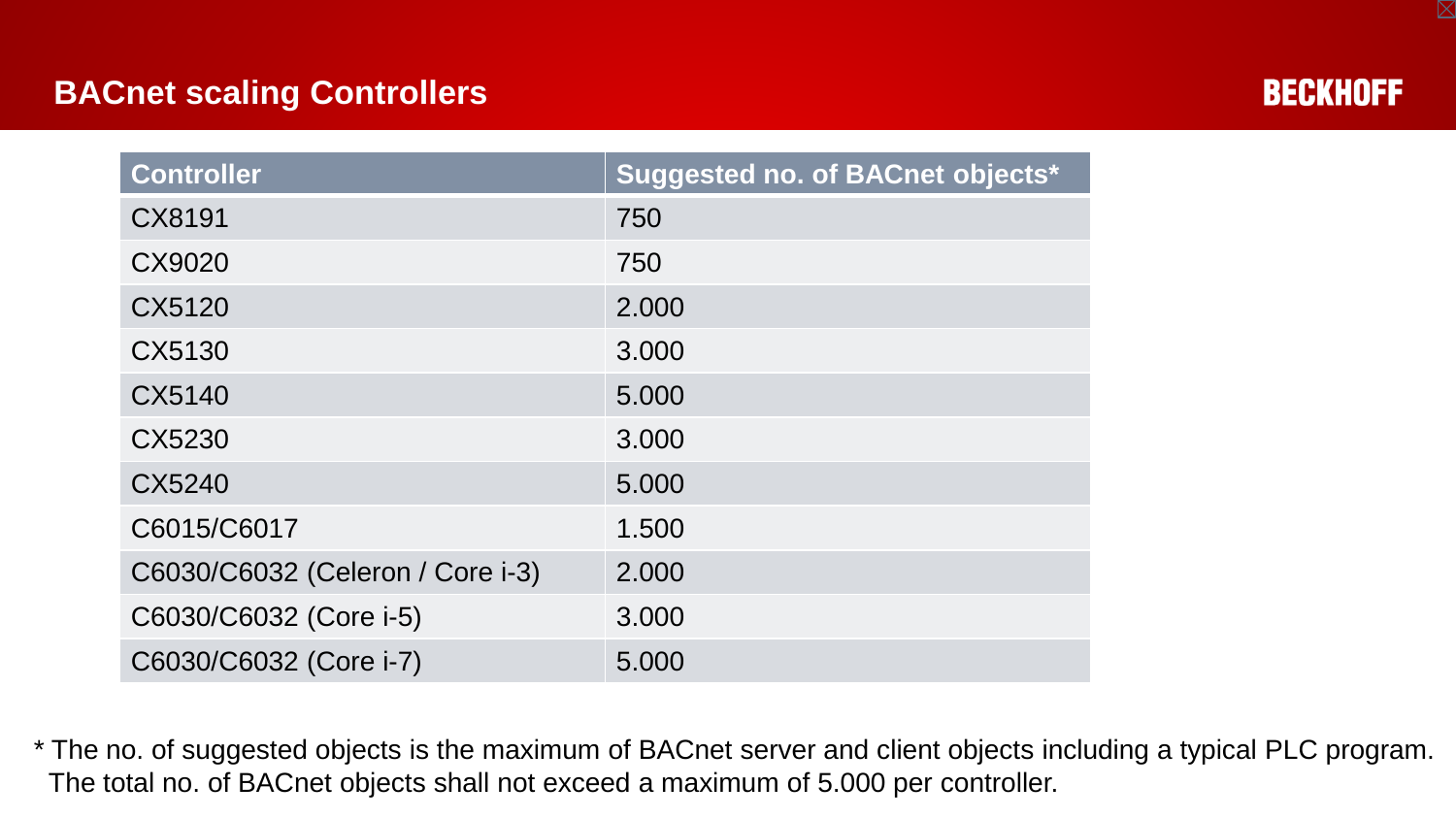## **BACnet scaling Control Panels**



| <b>Control Panel</b>        | Suggested no. of BACnet objects* |
|-----------------------------|----------------------------------|
| CP6600 w/ PLCHMI            | 400                              |
| CP6606 w/ PLCHMI            | 400                              |
| CP6700 w/ PLCHMI            | 1.000                            |
| CP6706 w/ PLCHMI            | 1.000                            |
| CP22xx (Celeron / Core i-3) | 2.000                            |
| CP22xx (Core i-5)           | 3.000                            |
| CP22xx (Core i-7)           | 5.000                            |
| CP27xx                      | 1.500                            |

\* The no. of suggested objects is the maximum of BACnet server and client objects including a typical PLC program. The total no. of BACnet objects shall not exceed a maximum of 5.000 per control panel.